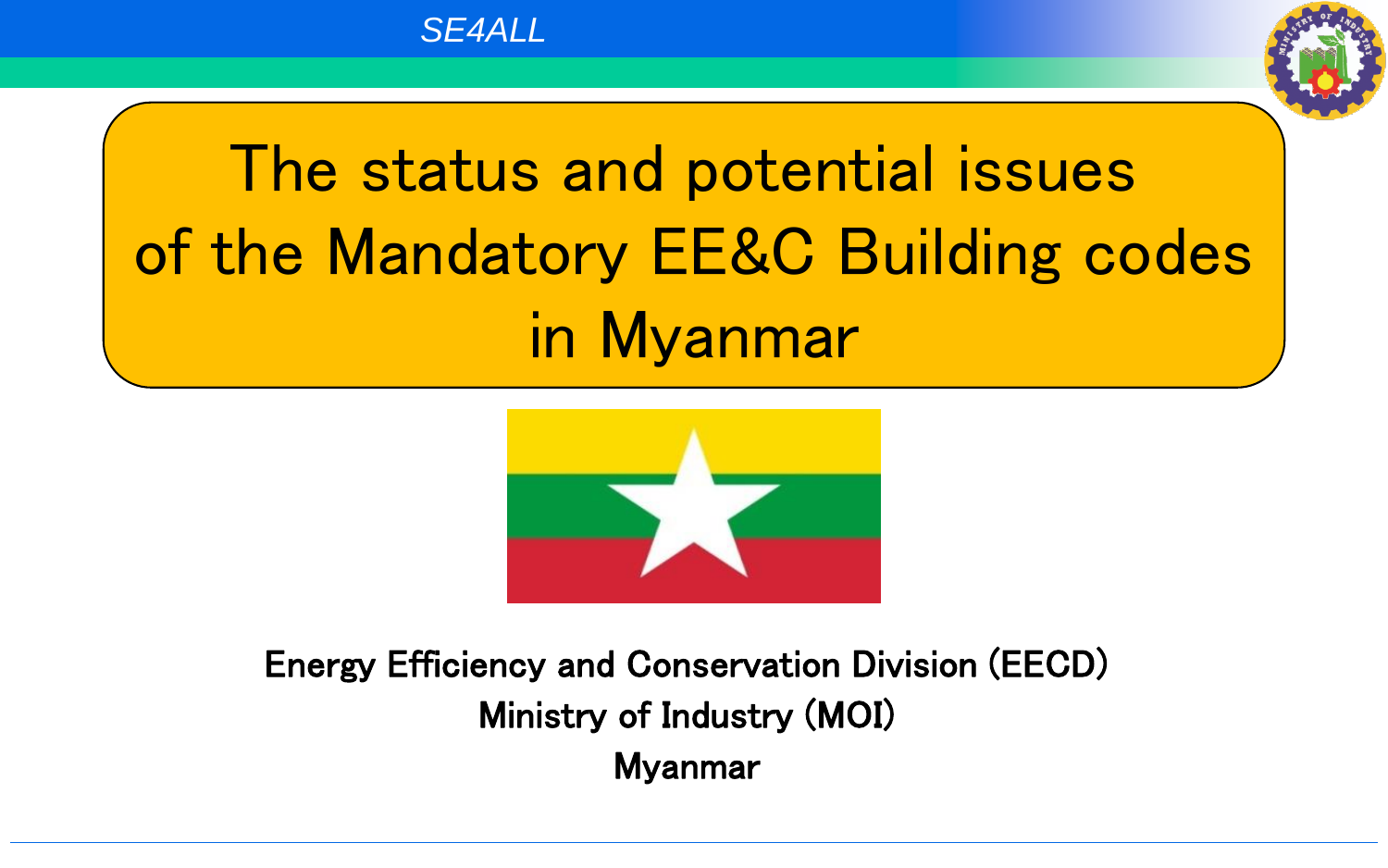

# **Content**

- I. Current status and future plan
- II. Barriers and Countermeasures
- III. Request of support by ECCJ and SE4All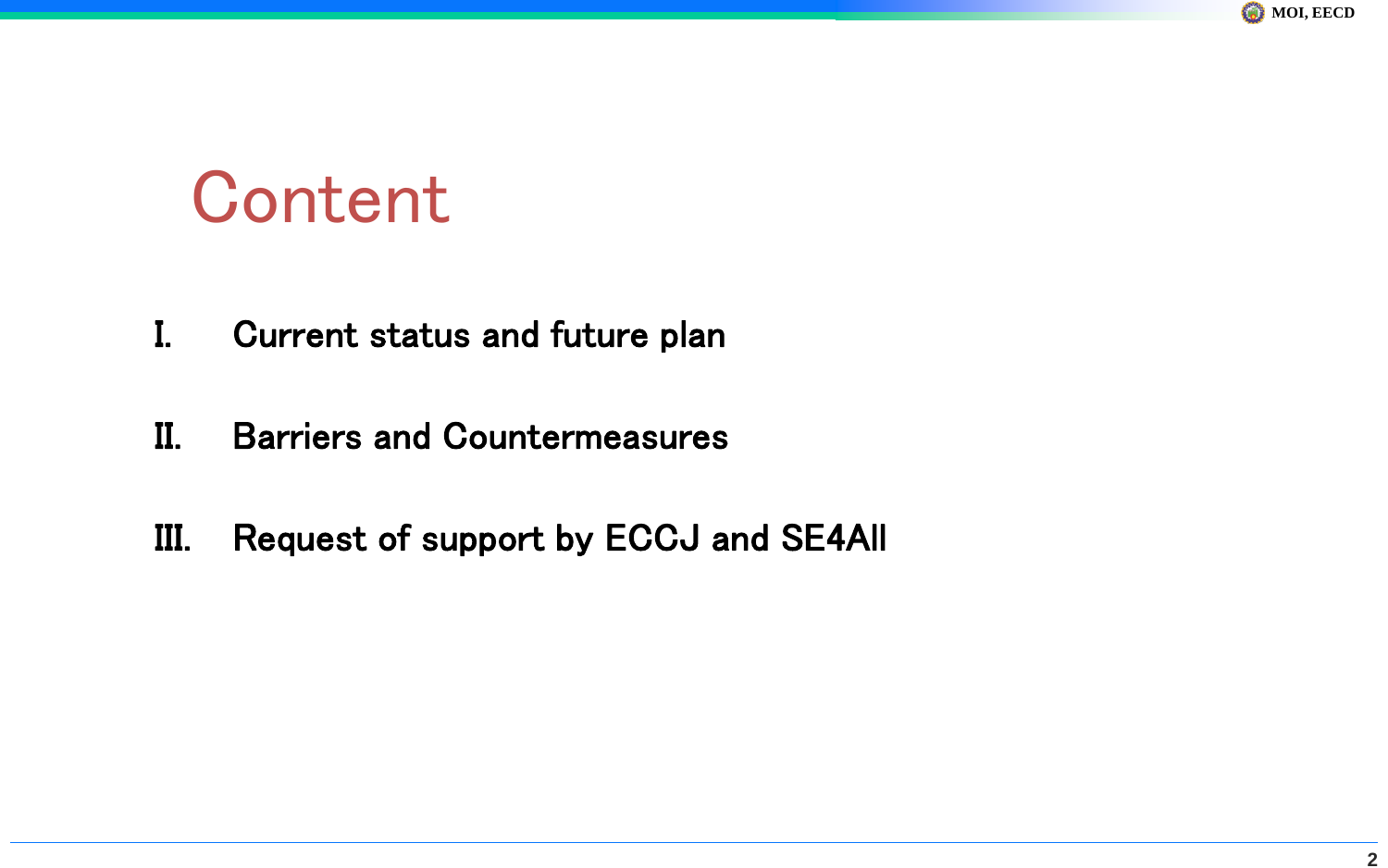## Energy Demand Projection By Sector





Source: Myanmar Energy Master Plan, MOEE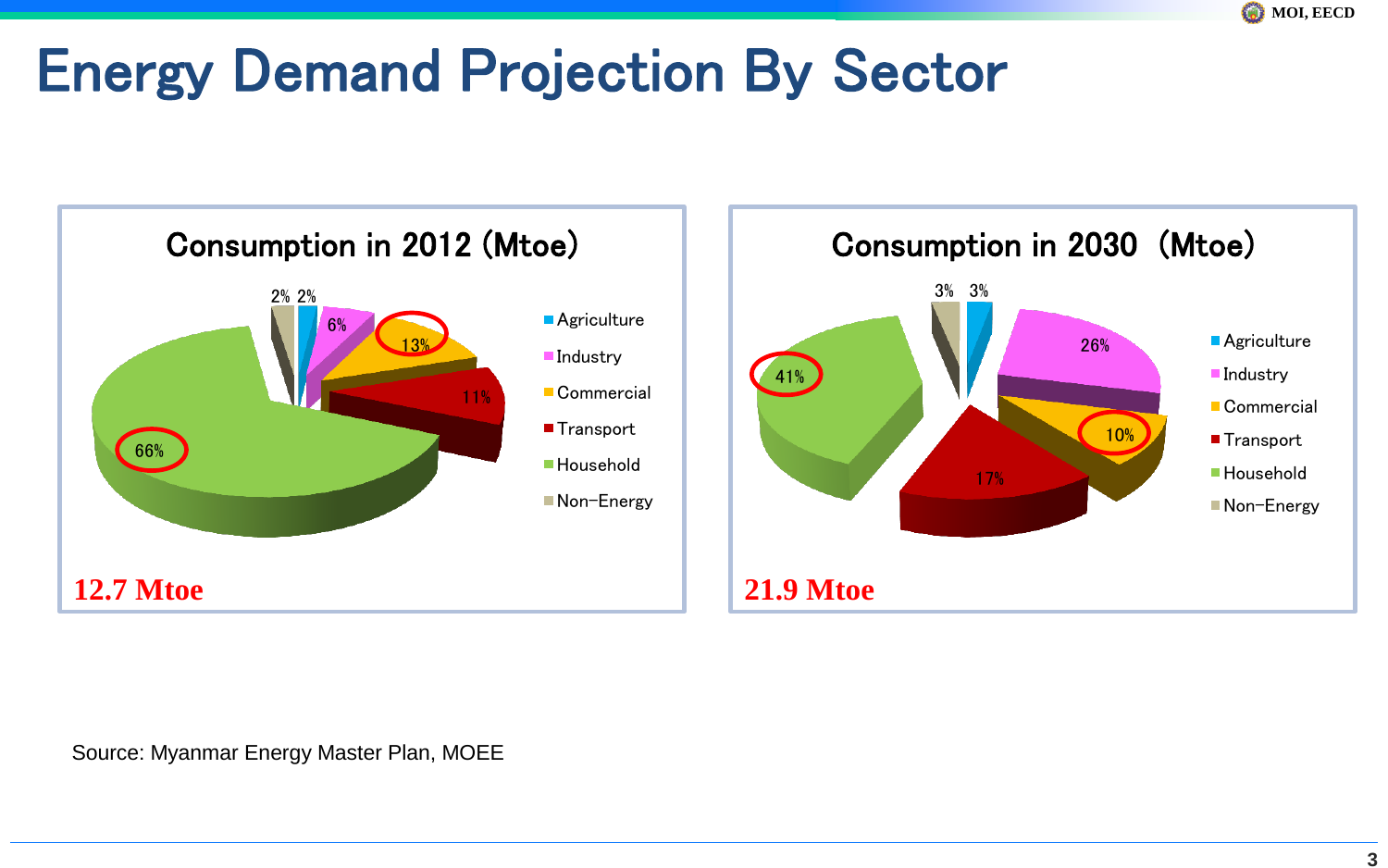# Current status & future plan related to EE&C Building Code

### Current Status

- Developed EE&C Policy, Strategy and Roadmap including building sector
- Implementing Minimum Energy Performance Standard (MEPS)adoption for Air-con and Lighting
- Drafting EE&C Law
- Developing Energy Manager Course
- Published and instructed to comply Myanmar National Building Code (MNBC) 2016 (lead by MOC)

### Future Plan

- Develop EE&C Guideline for Building
- Implement Standard and Labelling Program for equipment and home appliances
- Promote Renewable Energy technologies for buildings
- Conduct Energy Manager Training
- Conduct EE awareness campaign through media, Trainings, Seminars and workshops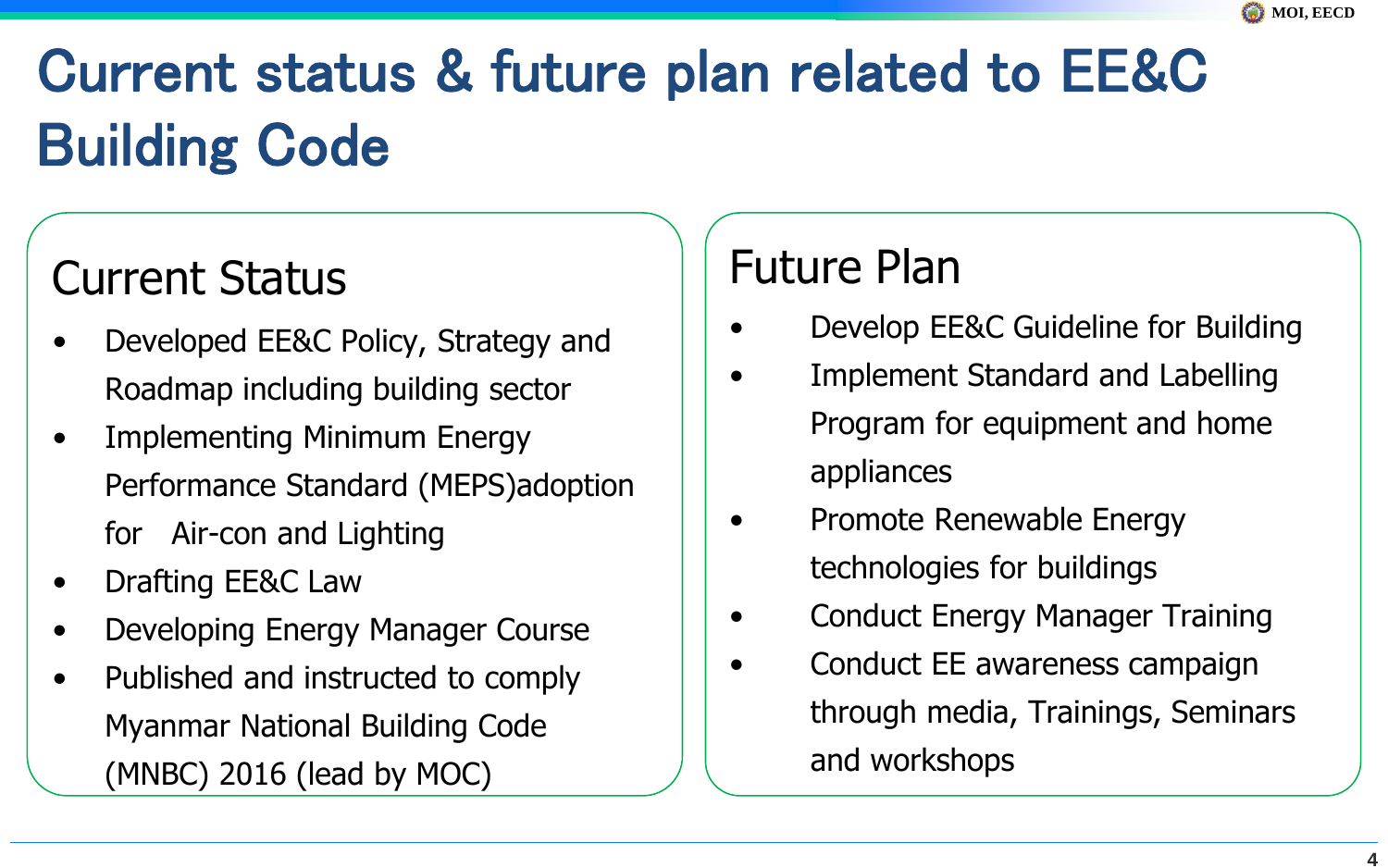### Current Status and Future Plan

| Sr.<br>No.  | <b>Plan</b>                                                                          | $\overline{2016-17}$ | 2017-18 | 2018-19 | 2019-20 |  |
|-------------|--------------------------------------------------------------------------------------|----------------------|---------|---------|---------|--|
| I           | Establishment of EE&C Law and Regulations                                            |                      |         |         |         |  |
|             | - Data Collection (Total energy consumption<br>per unit production or per unit area) |                      |         |         |         |  |
|             | Periodical Report Format for annual reporting<br>system                              |                      |         |         |         |  |
| $_{\rm II}$ | Standard and Labeling System                                                         |                      |         |         |         |  |
|             | - Adopting Minimum Energy Performance<br><b>Standard for Air-con</b>                 |                      |         |         |         |  |
|             | - Adopting Minimum Energy Performance<br>Standard for Lighting                       |                      |         |         |         |  |
| III         | <b>Energy Manager Training</b>                                                       |                      |         |         |         |  |
|             | - Developing Energy Manager Course                                                   |                      |         |         |         |  |
|             | - Certification system and accreditation body                                        |                      |         |         |         |  |
|             | <b>Conducting Energy Manager Training</b>                                            |                      |         |         |         |  |
| IV          | <b>EE Building Guideline (Commercial and</b><br><b>Public)</b>                       |                      |         |         |         |  |
| V           | Conducting EE awareness campaign                                                     |                      |         |         |         |  |
| VI          | Promoting Renewable Energy technologies for<br>buildings                             |                      |         |         |         |  |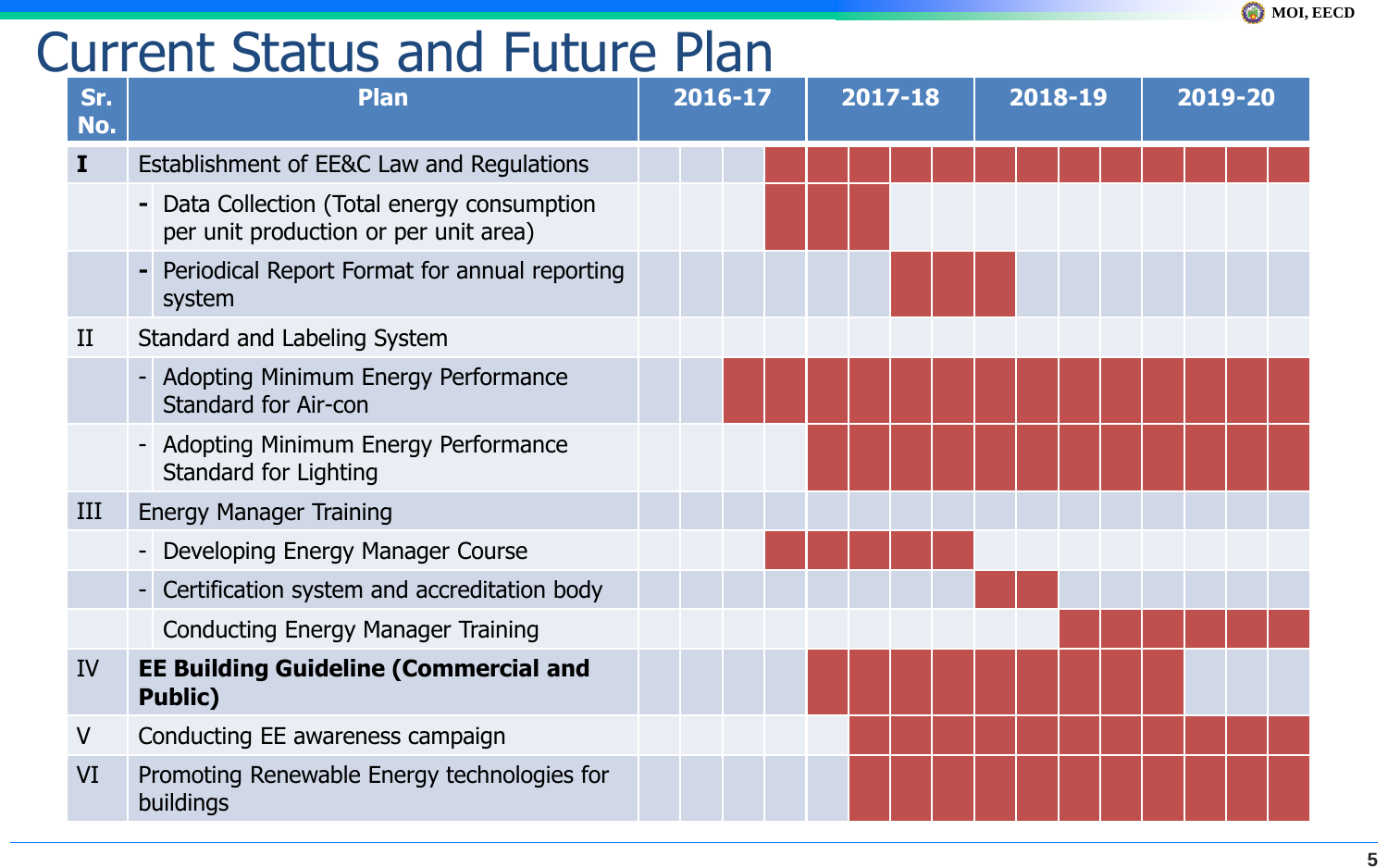# EE Policy Targets (baseline demand in 2012)

| <b>Sector</b>              | <b>Weighted</b><br><b>Average Saving</b><br><b>Potential (%)</b> | <b>Achievable</b><br><b>Target by</b><br>2020<br>(%) | <b>EE Policy</b><br>Target-<br>2020 (%) | <b>Achievable</b><br><b>Target by</b><br>2025<br>(%) | <b>EE Policy</b><br>Target -<br>2025(%) | <b>Achievable</b><br><b>Target by</b><br>2030<br>(%) | <b>EE Policy</b><br>Target-<br>2030(%) |
|----------------------------|------------------------------------------------------------------|------------------------------------------------------|-----------------------------------------|------------------------------------------------------|-----------------------------------------|------------------------------------------------------|----------------------------------------|
| <b>Industry</b>            | 8.84%                                                            | 40                                                   | 3.54                                    | 60                                                   | 5.31                                    | 75                                                   | 6.63                                   |
| <b>Commercial / Public</b> | 4.97%                                                            | 40                                                   | 1.99                                    | 60                                                   | 2.98                                    | 80                                                   | 3.98                                   |
| <b>Residential</b>         | 9.70%                                                            | 55                                                   | 5.36                                    | 70                                                   | 6.82                                    | 80                                                   | 7.80                                   |
| <b>Other</b>               | 1.7%                                                             | 40                                                   | 0.68                                    | 60                                                   | 1.02                                    | 80                                                   | 1.36                                   |
| <b>Total</b>               | 25.26%                                                           |                                                      | 11.7                                    |                                                      | 46.T                                    |                                                      | 19.77                                  |
| <b>EE Policy Targets</b>   |                                                                  |                                                      | 12                                      |                                                      | 16                                      |                                                      | 20                                     |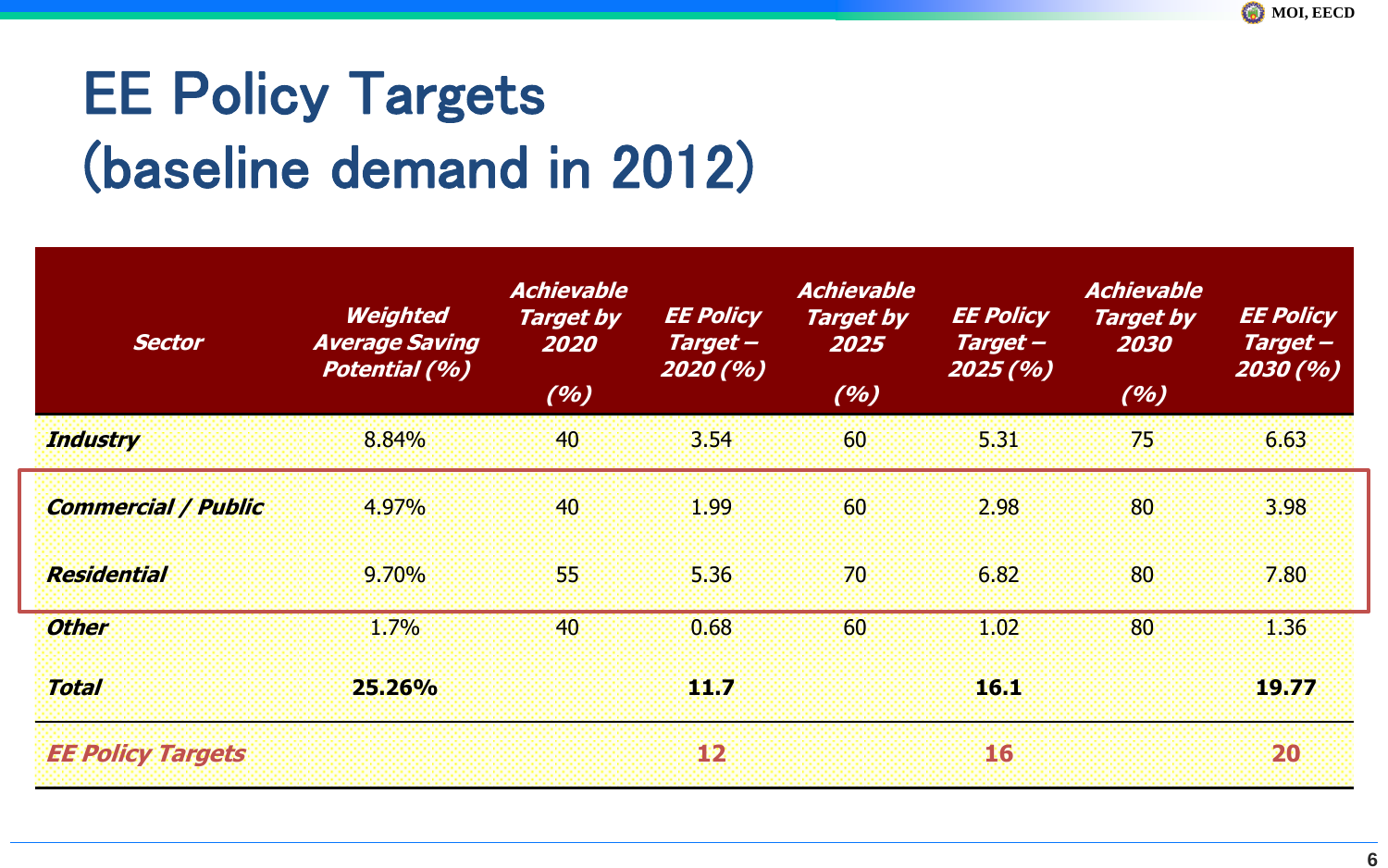### EE Activities (9) – Commercial Sector

|   | <b>Strategic Objectives</b>                                                                            |                | <b>Activities</b>                                                |
|---|--------------------------------------------------------------------------------------------------------|----------------|------------------------------------------------------------------|
| # | Objective                                                                                              | #              | <b>Description</b>                                               |
|   | Energy Efficiency is incorporated in<br>new building design and<br>refurbishment of existing buildings |                | Establishment of an Energy Efficiency Building Code              |
|   |                                                                                                        | $\overline{2}$ | Capacity building of architects/engineers in EE building design  |
| 2 | Energy Efficiency technologies are<br>implemented in the Commercial<br>sector                          |                | Prepare Energy Efficiency Guidelines for Commercial Buildings    |
|   |                                                                                                        | $\overline{2}$ | Training in the conduct of detailed energy audits                |
|   |                                                                                                        | 3              | Provide financial incentives for implementation of EE measures   |
|   |                                                                                                        | 4              | Support local manufacture of EE equipment                        |
| 3 | Renewable Energy technologies are<br>promoted in the Commercial sector                                 | 1              | Promotion of Solar Water Heating systems in hotels and buildings |
|   |                                                                                                        | $\overline{2}$ | Promotion of PV systems for supplementing on-grid supply         |
| 4 | The awareness of $EE$ and capacity $1$<br>building amongst key stakeholders is<br>increased            |                | Increase awareness of technology best practices in the region    |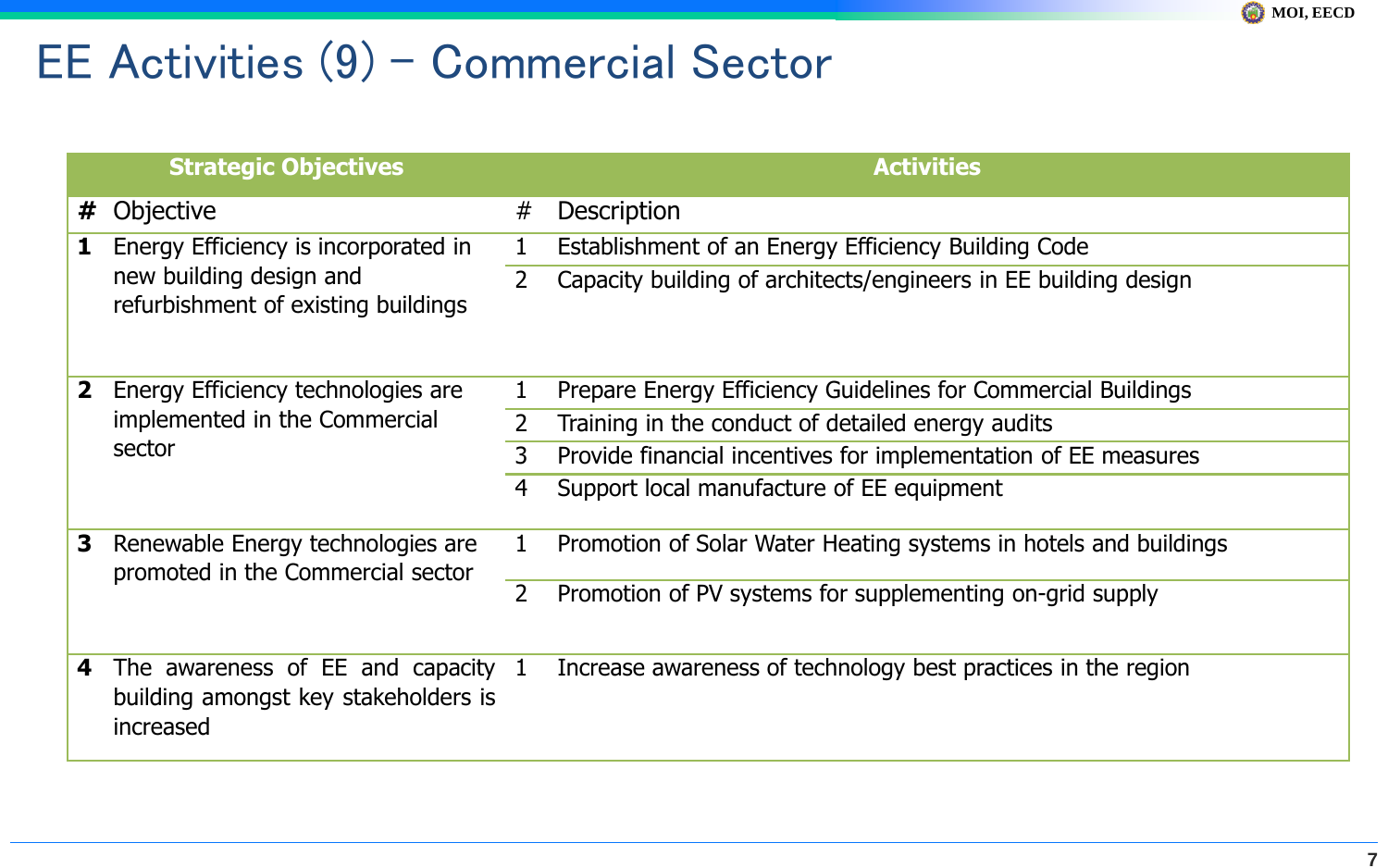### EE Activities (9) – Residential Sector

|              | <b>Strategic Objectives</b>                                                                  |   | <b>Activities</b>                                              |
|--------------|----------------------------------------------------------------------------------------------|---|----------------------------------------------------------------|
| #            | Objective                                                                                    | # | Description                                                    |
| 1            | Household energy costs are reduced<br>through energy performance standards<br>for appliances | 1 | Introduce EE performance standards and labeling for appliances |
|              |                                                                                              | 2 | Testing and certification facilities for appliances            |
|              |                                                                                              | 3 | Introduction of incentives for EE equipment                    |
|              |                                                                                              | 4 | Phasing out of inefficient appliances from the market          |
|              |                                                                                              | 5 | Promote efficient biomass cook stoves                          |
| $\mathbf{2}$ | Increased used of LPG is adopted by<br>urban households                                      |   | Increase consumer awareness of benefits in LPG for cooking     |
|              |                                                                                              |   | Introduce EE labeling scheme for LPG cook stoves               |
| 3            | Awareness of EE technologies are<br>increased in the residential sector                      |   | Conduct of regular EE awareness campaigns in national media    |
|              |                                                                                              | 2 | Training programs targeting educational institutions           |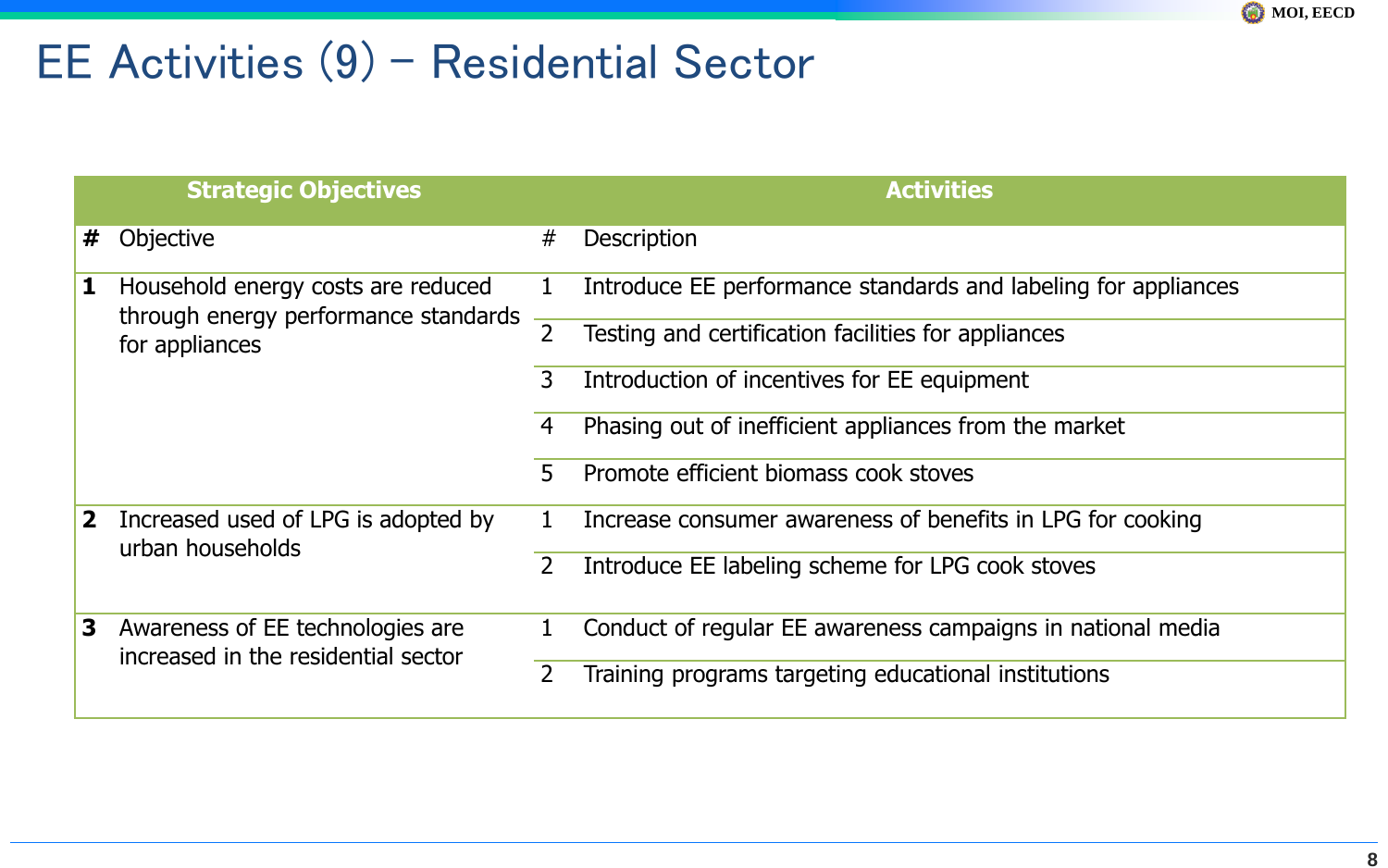### EE Activities (5) – Public Sector

|              | <b>Strategic Objectives</b>                                                              |              | <b>Activities</b>                                           |
|--------------|------------------------------------------------------------------------------------------|--------------|-------------------------------------------------------------|
| #            | Objective                                                                                | #            | <b>Description</b>                                          |
| 1            | Use of EE technologies in public buildings<br>are increased and overall energy costs are |              | Implementation of energy audit program for public buildings |
|              | reduced                                                                                  | 2            | Adoption of standard procurement guidelines for equipment   |
| $\mathbf{2}$ | The awareness of EE is increased amongst<br>public sector employees                      |              | Introduction of a Public Sector Energy Management Program   |
|              |                                                                                          | 2            | Prepare Energy Efficiency Guidelines for public buildings   |
| 3            | Capacity building of maintenance staff in<br>EE&C in increased                           | $\mathbf{1}$ | Conduct organized training for maintenance staff            |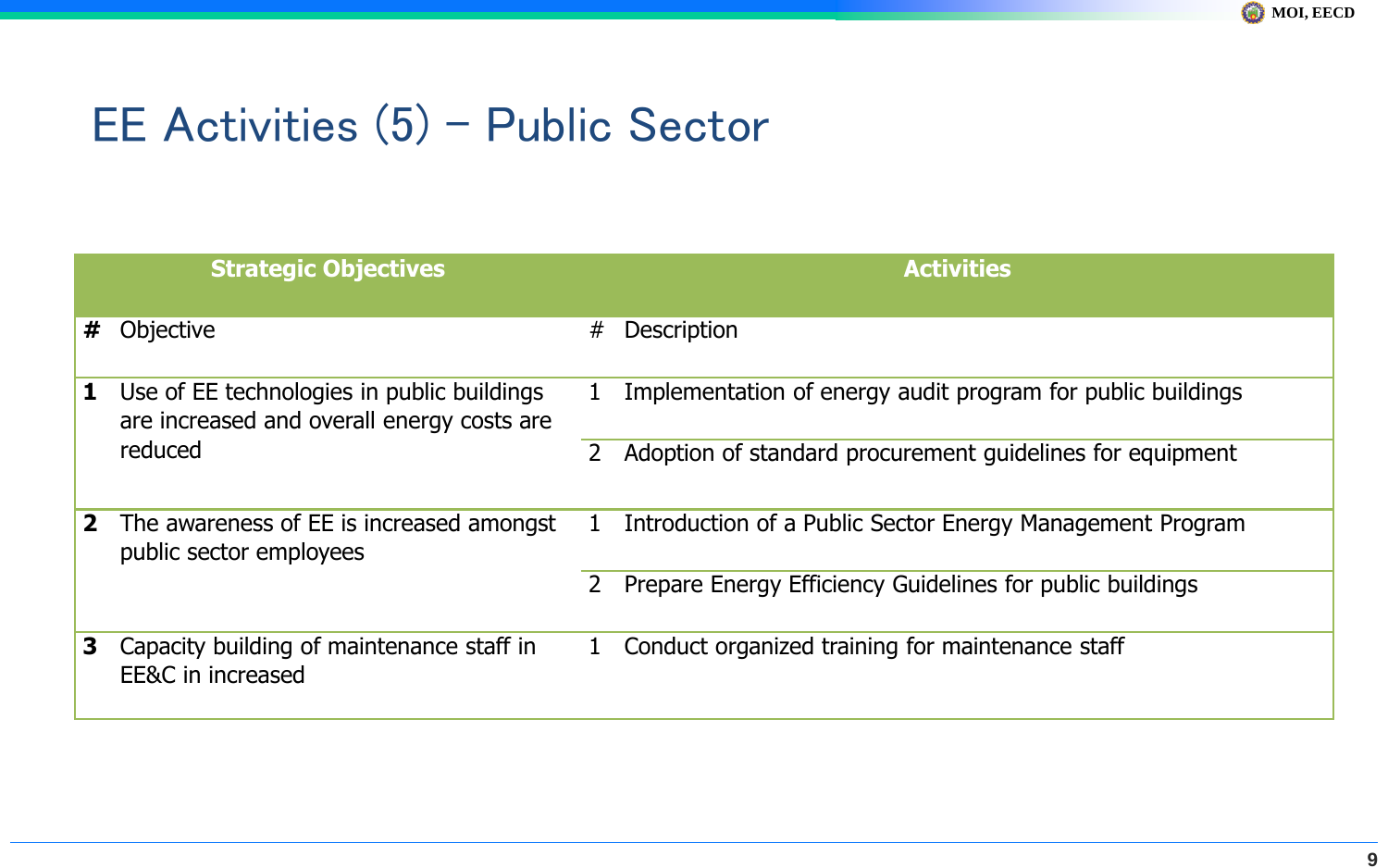

## Draft Outline of EE&C Law of Building Sector

|                                                | <b>Commercial sector</b>                                                                                                                                                                                                                                                                                           | <b>Residential sector</b>                                                                                                                                                                                        |
|------------------------------------------------|--------------------------------------------------------------------------------------------------------------------------------------------------------------------------------------------------------------------------------------------------------------------------------------------------------------------|------------------------------------------------------------------------------------------------------------------------------------------------------------------------------------------------------------------|
| business<br>etc.<br>EE on busin<br>activities, | To business operator in commercial sector:<br>- EC Guideline<br>- Reduction efforts of energy intensity by 1% in annual average in mid-long<br>term [Specified business operators(Energy intensive)] (e.g 1GWh/yr,<br>$10000m^2/yr$ )<br>- Appoint Energy Managers<br>- Periodical report<br>- Med-long term plans | To residential constructor:<br>- EC Guideline on design<br><b>Specified business</b><br>operator]<br>(e.g. 100 house/yr)<br>-EC Guideline on design<br>[Specified building size]<br>$(e.g. \ge 500 \text{ m}^2)$ |
| products, etc.<br>$\overline{\bf{5}}$<br>ပ္ပ   | To manufacturer, importer & retailer of<br>appliance and building materials:<br>Leading to EE&C in Building sectors<br>-Standard (MEPS)<br>-Labeling                                                                                                                                                               |                                                                                                                                                                                                                  |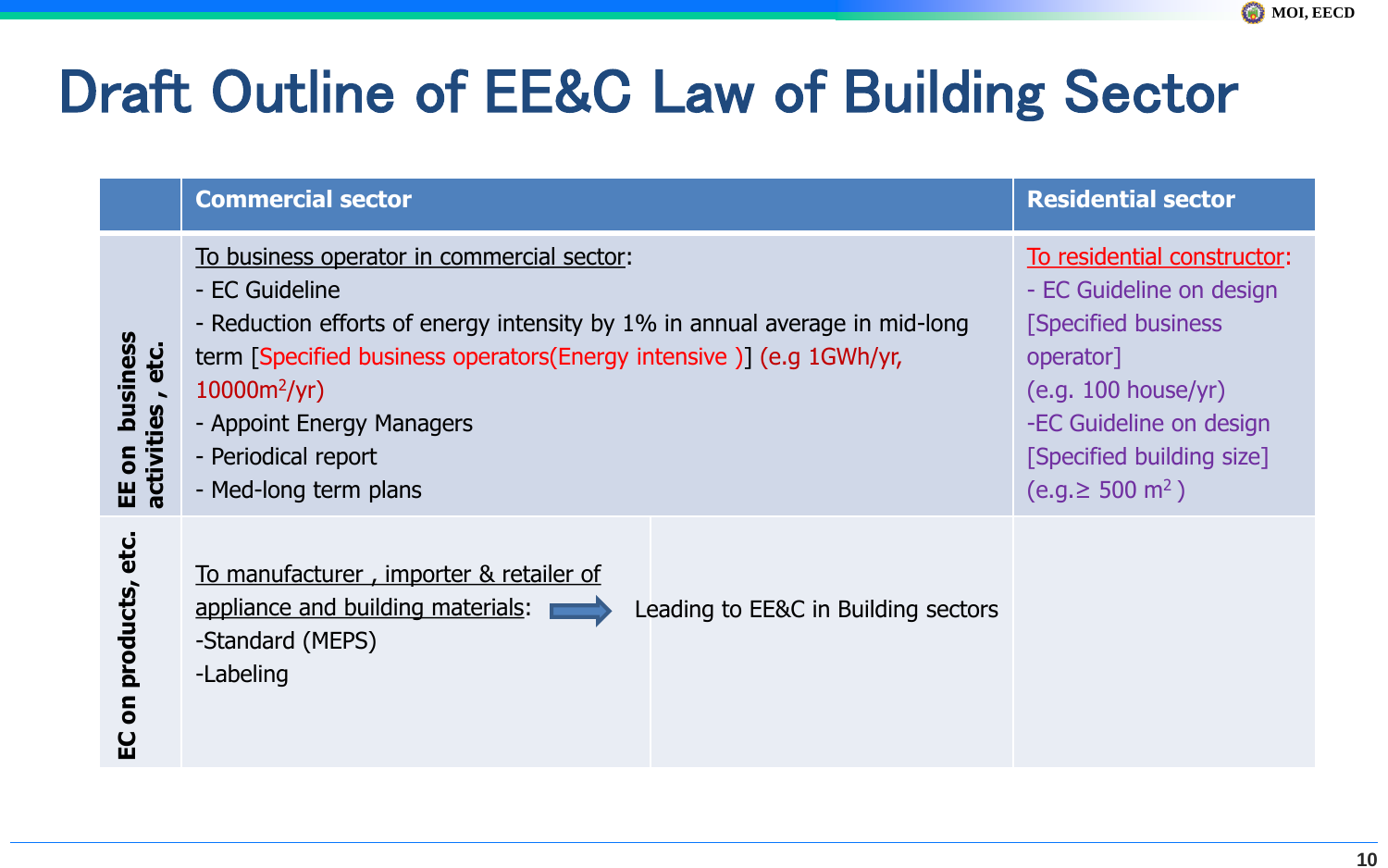

## Myanmar National Building Code (MNBC)

Prepared to develop MNBC in 2011

Myanmar National Building Code – Provisional 2012

Myanmar National Building Code – 2016

(need to get approval of Cabinet)

#### • **Technical Working Group**

- Ministry of Constriction (Leader)
- Myanmar Engineering Society (MES) ,
- Association of Myanmar Architects (AMA),
- International experts and concerned ministries and organizations
- is established with **7 Sectors**:
	- **1. Planning, Environment, Administration and Legislation**
	- **2. Architecture and Urban Design**
	- **3. Structural Design**
	- **4. Soil and Foundation**
	- **5. Building Services**
	- **6. Building Materials**
	- **7. Construction Practices and Safety**



National Consultation Workshop on Myanmar National Building Code (MNBC) on 5<sup>th</sup> Oct 2016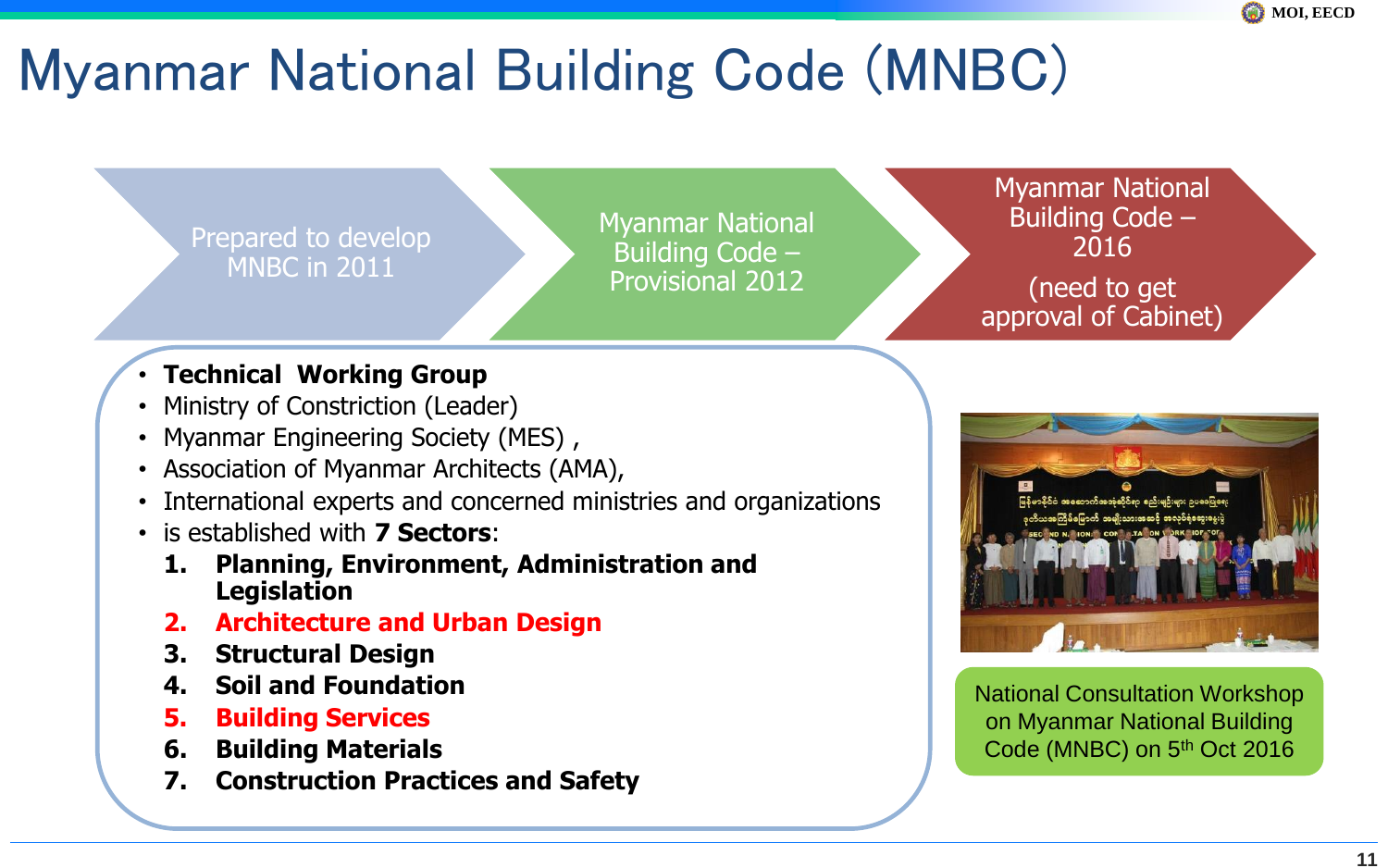

## Myanmar National Building Code (MNBC) Cont:

#### **Scope**

The provisions of this code shall apply to the construction, alteration, movement, enlargement, replacement, repair, equipment, use and occupancy, location, maintenance, removal and demolition of every building or structure or any appurtenances connected or attached to such buildings or structures

#### • **Relevant Law**

- Urban & Regional Planning Law
- respective City Development Committee Laws
- local, state/region or union law
- land bylaws of the regional authorities

**Naypyitaw City Development Committee – NCDC Yangon City Development Committee - YCDC Mandalay City Development Committee – MCDC Township Development Committees in other Towns**

#### PERMIT AND INSPECTION

- **→ Building Construction Permit**
- ◆ Fencing Construction Permit
- $\rightarrow$  Building Demolition Permit
- ◆ Building Major Repair Permit
- $\rightarrow$  Building Minor Repair Permit
- **→ Building Completion Certificate (BCC)**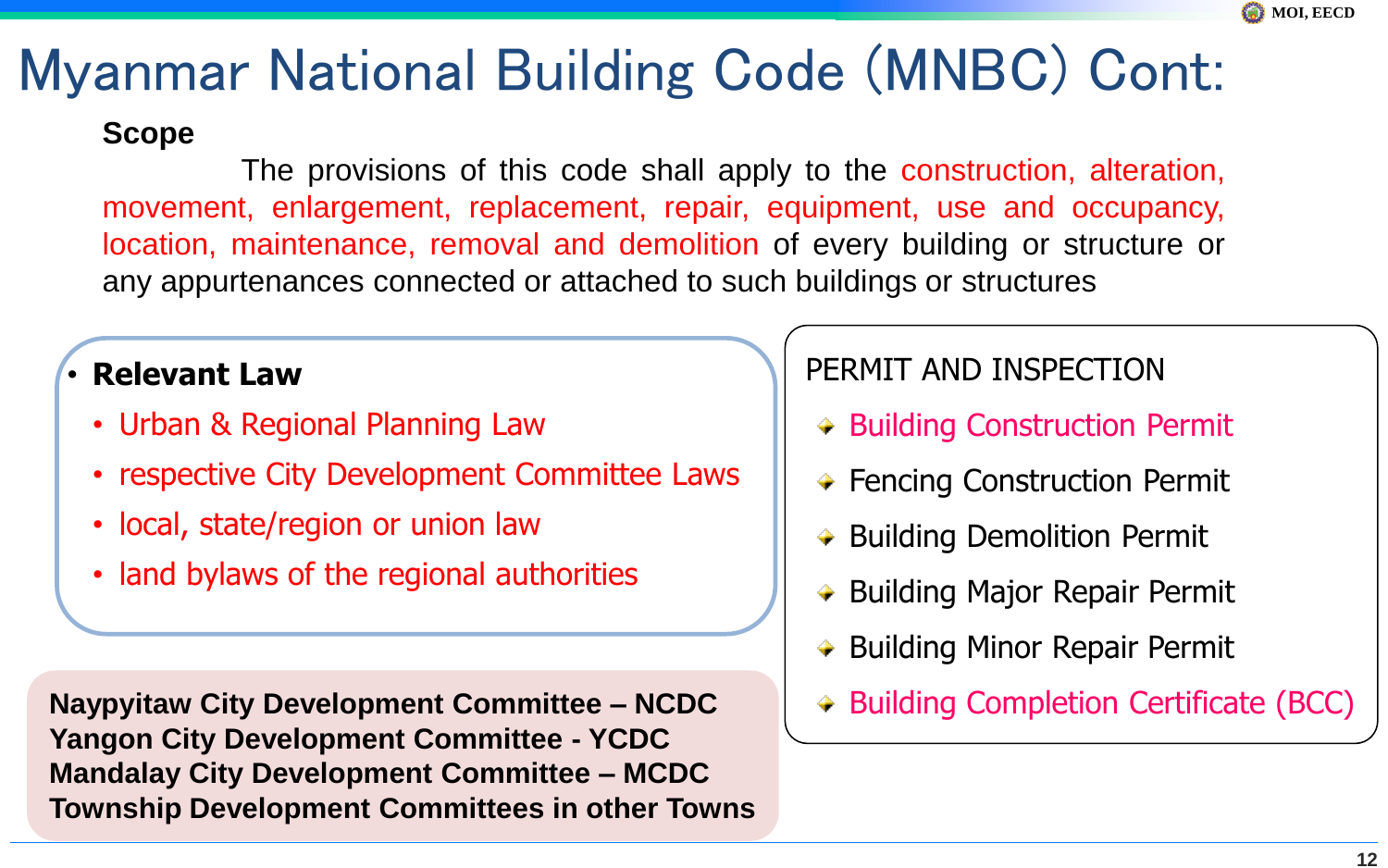

## Myanmar National Building Code (MNBC) Cont:

#### Sector 2 : Architecture and Urban Design

- Use and Occupancy Classification
- Architectural Requirements and Special Detailed Requirements Based On Use and Occupancy
- General Building Heights and Areas
- Special Buildings and Construction
- Interior Environment
- Means of Egress
- Accessibility
- Exterior Walls
- Roof Construction, Roof Covering and Roof Top Structures
- Regulations for Historical Buildings
- Urban Design and Environment
- Architecture for Energy Efficiency and Green
- Regulations for Existing Buildings and Structures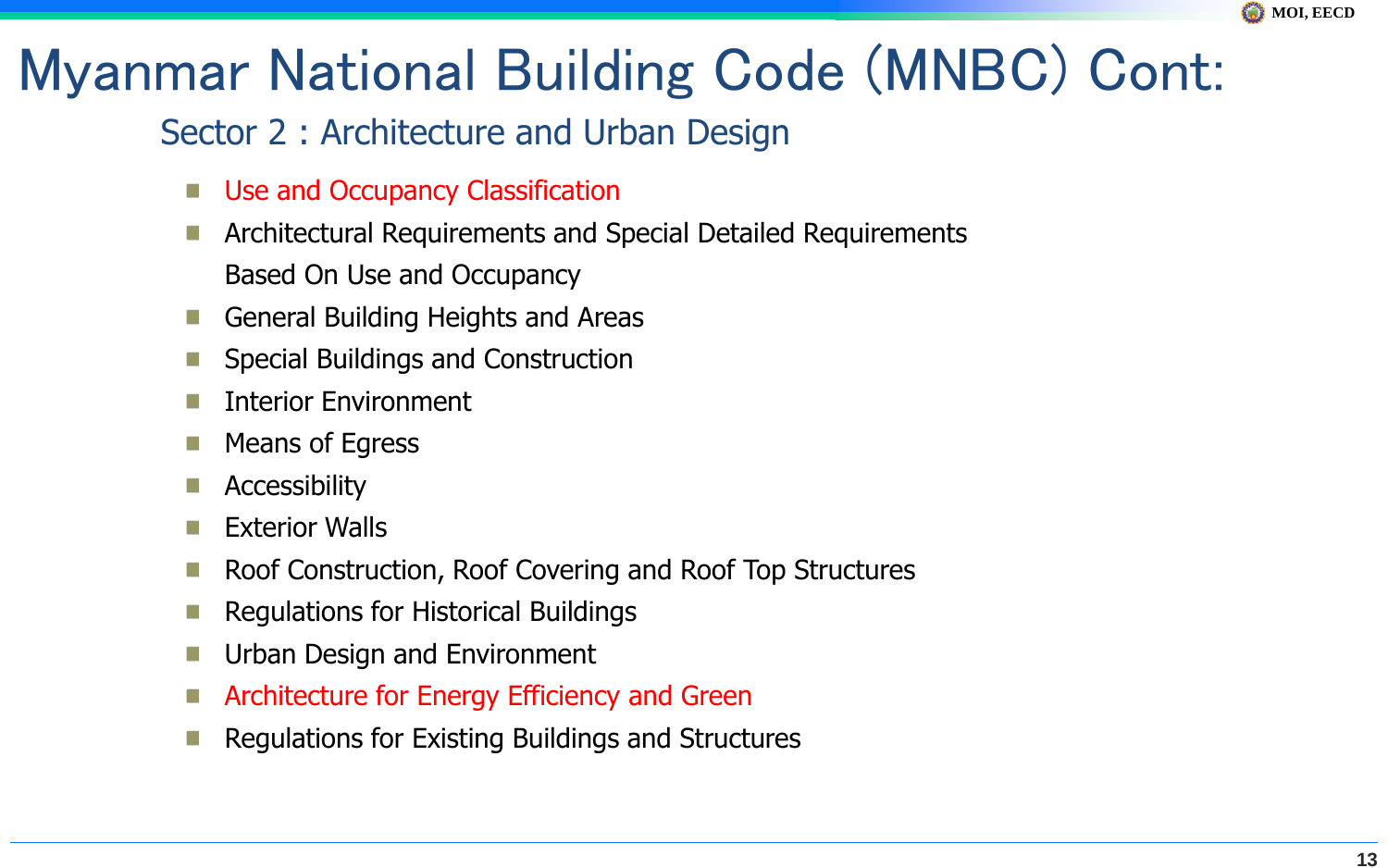

### Myanmar National Building Code (MNBC) Cont:

#### **Use and Occupancy Classification**

- a) Group A: Assembly (A1 to A5)
- b) Group B: Business
- c) Group E: Educational
- d) Group F: Factory and Industrial (F1 & F2)
- e) Group H: Hazardous
- f) Group I: Institutional (I1 to I5)
- g) Group M: Mercantile
- h) Group R: Residential (R1 to R6)
- i) Group S: Storage (S1 & S2)
- j) Group U: Utility and Miscellaneous (U1 to U3)





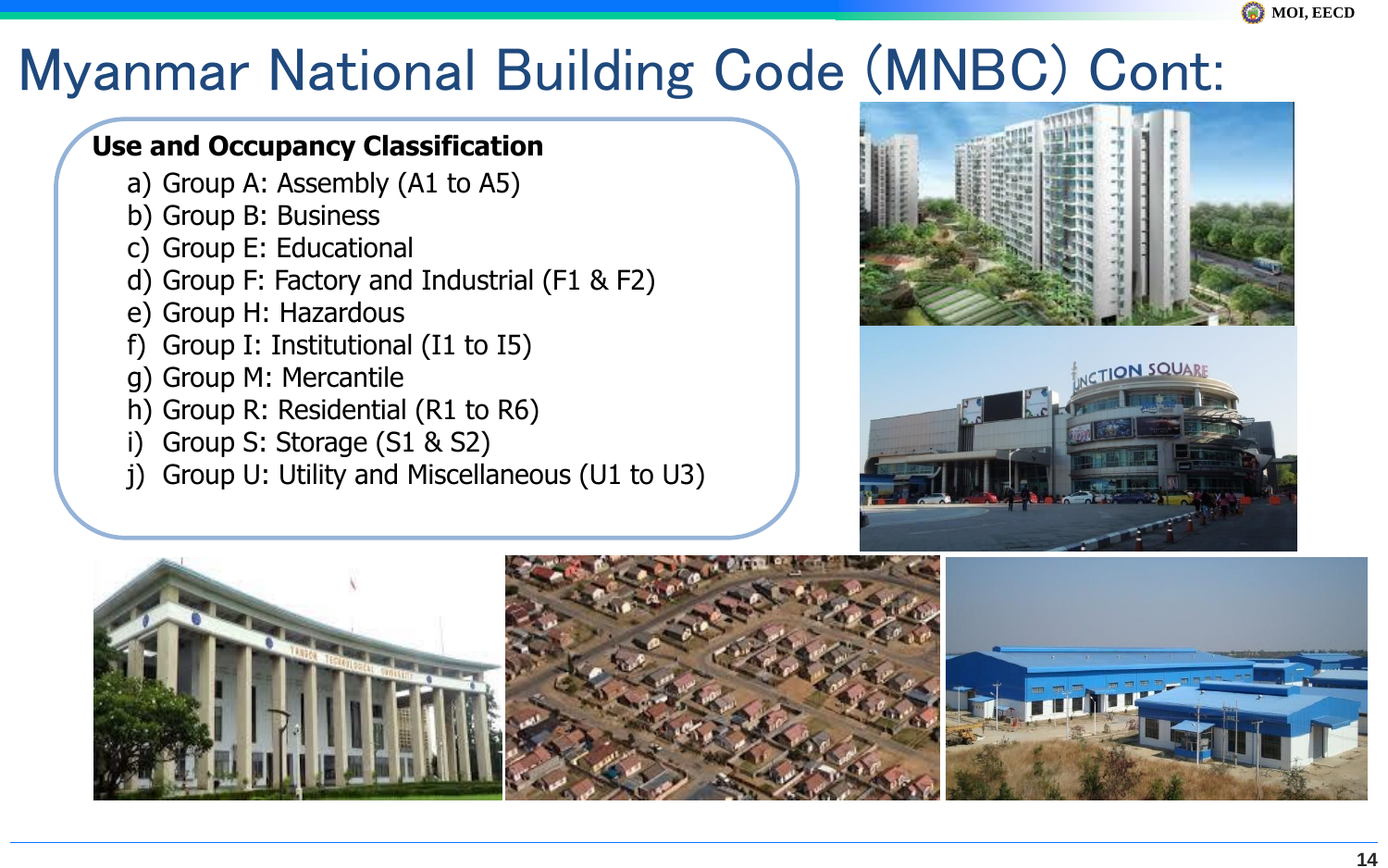## Review on Myanmar National Building Code 2016

- **Architecture for energy efficiency and green (100,000 sq-ft or more)** Þ.
	- It is described the requirements for EE and green building. Þ.
	- This section is optional section under Architecture and Urban Design.
	- It will be later directed for compliance by the Authority .
- **Building Materials Standard** are temporarily referring to the **ASTM** and Þ. **IS** in this Myanmar National Building Code during preparation of the National Standards and Specifications by cooperating Ministry of Construction and Ministry of Education
- EE related instructions is not included as mandatory. Þ.
- Envelop Thermal Transfer Value, Roof Thermal Transfer Value, Natural Þ Light usage, and so on is not specified.
- Need to develop EE guideline for building Þ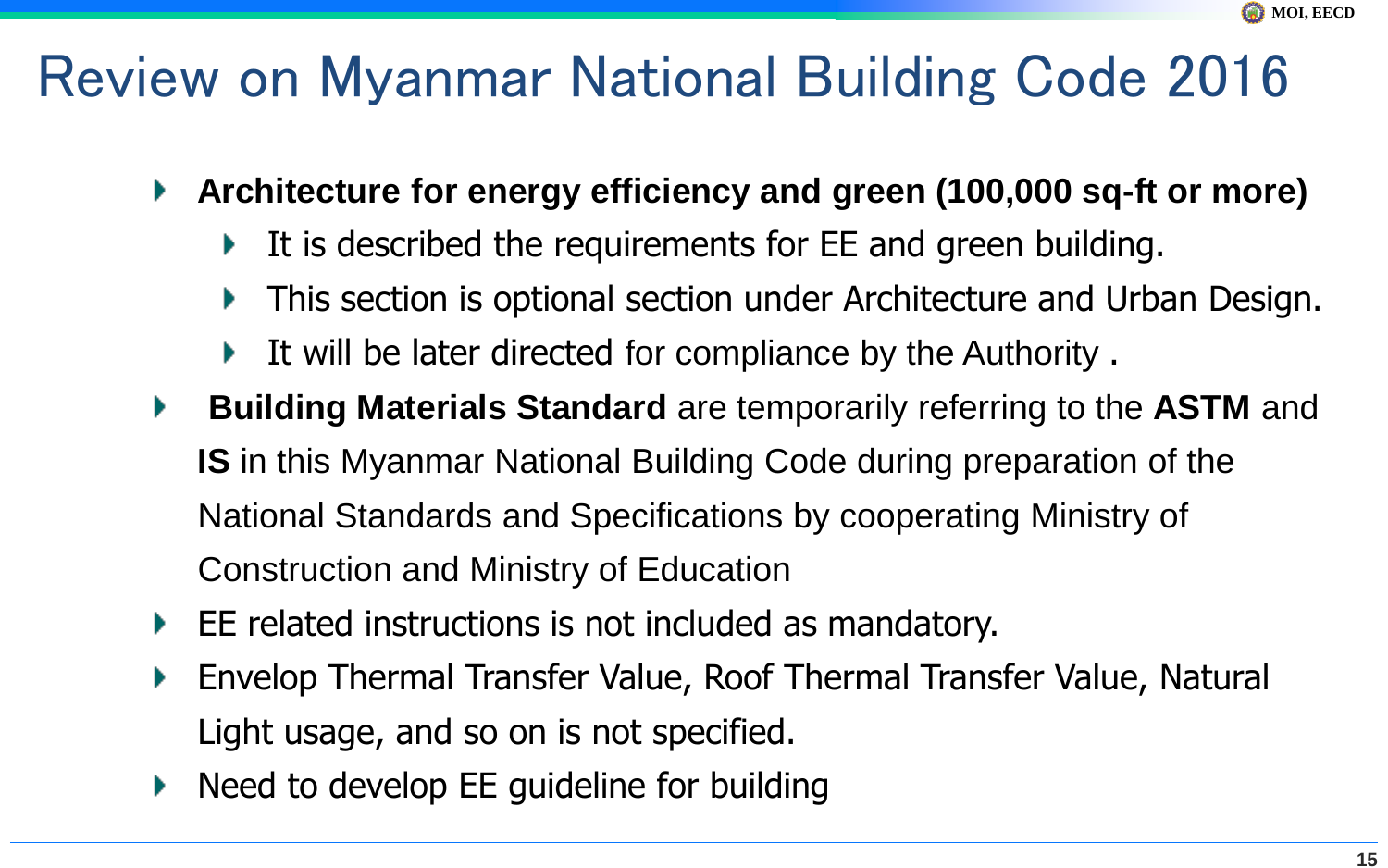## Barriers and Countermeasures

### **Barriers**

- No regulations related to EE Buildings
- scarcity of qualified trainer for Energy Manager and Energy Auditor Training
- Market share of Energy inefficient Appliance is big.
- limited Budget

### **Countermeasures**

- Encourage EE&C laws and regulations development rapidly and carefully step by step under the guidance of experts not only in technology aspect but also in legislation processes
- Training for Trainers of Energy Manager **Training**
- Cooperate among concerned ministries and organizations for implementation on Standard and Labelling Program
- Formulate financial mechanism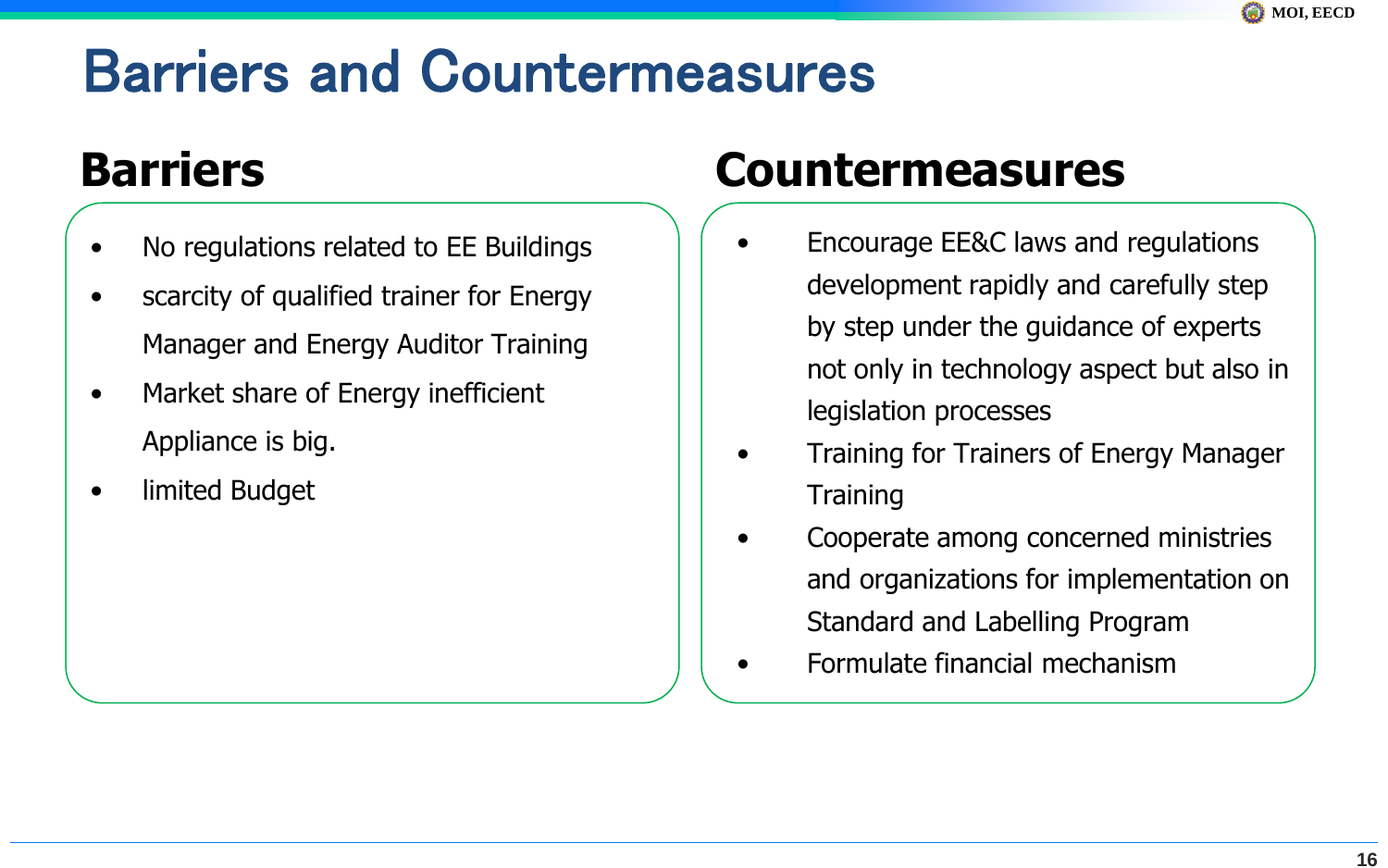

### Request of support by ECCJ and SE4All

- To assist for preparing EE Building Guideline
- To provide On-Job Training for Building Energy Management System and Training for Trainers of Energy Managers
- To share EE Technology for building
- To support technical assistance on implementation of Standard & Labeling system for Machinery, equipment and home appliances